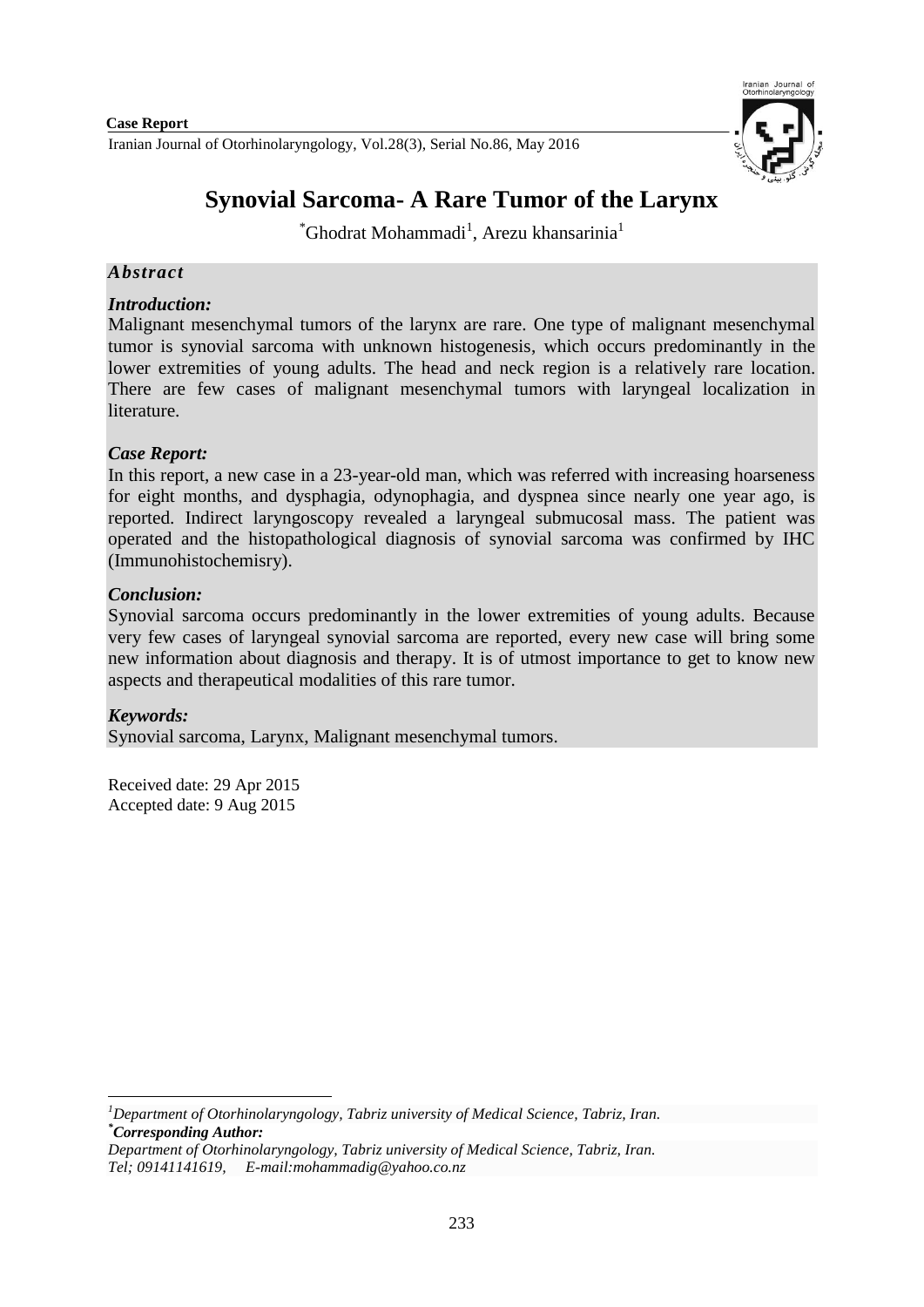#### *Introduction*

Synovial sarcomas are mesenchymal malignancies that most often affect the lower extremities of young adults. These tumors are classified into monophasic and biphasic variants. IHC plays a major role in diagnosis (1). About 3- 9% of cases were reported in the head and neck region while laryngeal involvement is rare, which makes the correct diagnosis difficult for the pathologist and the clinician (2,3). The Treatment of synovial sarcoma is surgery, radiation therapy, and chemotherapy (4). About 18 cases of synovial sarcoma of the larynx were reported in the Englishlanguage literature (5). In this case report, a 23-year-old man, who presented with odynophagia, dysphagia, and voice change, is reported. To the best of our knowledge, this is another case of synovial sarcoma of the larynx.

## *Case Report*

A 23-year-old male was admitted to the ENT department of the University Hospital because of increasing hoarseness for eight months, and dysphagia, odynophagia, and dyspnea since nearly one year ago. He had no weight loss, otalgia, hemoptysis, or constitutional signs of any diseases. Upon indirect laryngoscopic examination, an endolaryngeal submucosal mass, involving the epiglottis and aryepiglottis fold, was discovered. True vocal cords were normal. No masses were palpable in his neck. The results of laboratory studies were normal. A computed tomography (CT) scan was valuable in determining the site of origin and extent of the lesion, that revealed a solid mass, which extended from the hypopharynx into the epiglottis and the area of the aryepiglottis fold, particularly in the left side (Fig.1). Using the microlaryngoscopic procedure, a biopsy sampling was taken from the laryngeal mass. Following that, a wide surgical excision of the tumor with a free margin was performed. Radiotherapy was added.



**Fig 1:** Computed tomography scan shows a solid mass, which extended from the hypo pharynx into the epiglottis and aryepiglottis fold.

## *Pathology*

Microscopic examination reveals fragments of tissue including a neoplasm. It is composed of proliferated epithelial like cellular elements arranged in aggregated and gland like structures with intervening proliferated fibroblastic spindle cells. The neoplasm, found superficially, is papillomatous and forming a separate pseudopapillary vegetation. The epithelial component is more abundant in areas where the neoplastic cells show some atypia and atypical mitotic figures. Located in the deepest portion are spindle cells, which are prominent and show a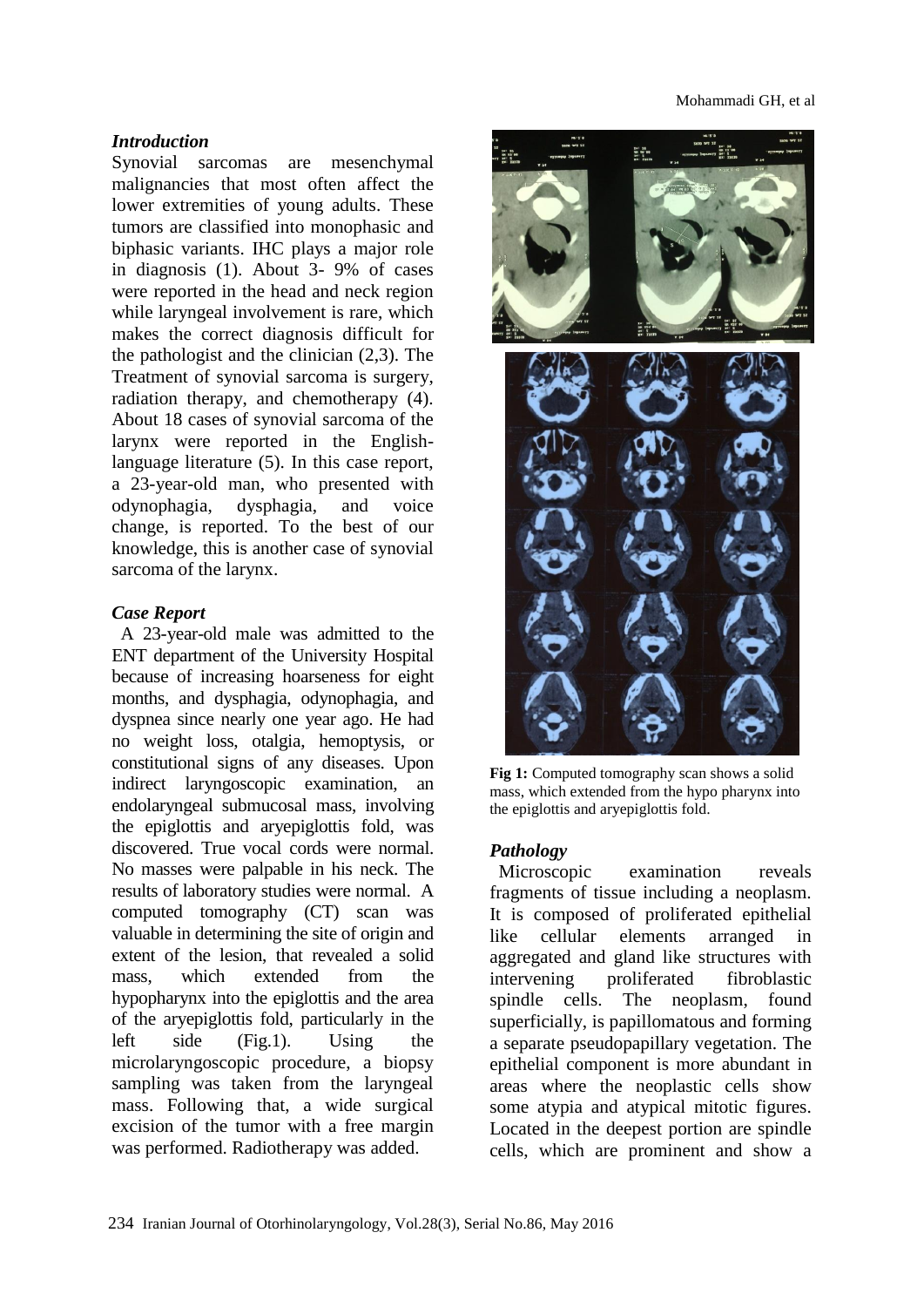Synovial Sarcoma

noticeable pleomorphism and mitotic index in the most active area. IHC stains are positive for CD99 in both spindle and epithelial cells, positive for CK only in epithelial cells, positive for EMA in epithelial cells, weakly positive for EMA in spindle cells, and negative for BCI2. Diagnosis was well differentiated synovial sarcoma of the biphasic type with left supraglottic involvement (Fig.2).



**Fig 2:** Well differentiated synovial sarcoma of the biphasic type with left supraglottic involvement

IHC stains are positive for CD99 in both spindle and epithelial cells, positive for CK only epithelial cells, positive for EMA in epithelial, weakly positive for EMA in spindle cells, and negative for BCI 2.

# *Treatment*

A wide surgical excision of the tumor was planned. The tumor extended from the hypopharynx into the epiglottis and the area of the aryepiglottis fold in the left side and was excised with free margins.

Elective radical neck dissection was not performed; but the patient received radiotherapy after surgery with no recurrence after 42 months.

# *Discussion*

Synovial sarcoma of the larynx was first described early in the 20th century. The least frequent site of occurrence is the larynx. Until 1975, only four cases have been reported (6). Since then, only 19 cases have been reported, including the current case (Table.1) (6). The reported cases included 14 males, 3 females, and one case in which the patient's sex was not reported (5). Hoarseness, upper respiratory distress, and dysphagia characterize the original complaints in laryngopharyngeal synovial sarcoma (6). Our case presented with increasing hoarseness for eight months, and dysphagia, odynophagia, and dyspnea since nearly one year ago. He had no weight loss, otalgia, and hemoptysis. In our case, true vocal cords were normal and the mass was found submucosally in the supraglotic region and hypopharynx.

Primary tumors of the larynx are predominantly classified as squamous cell carcinoma. Other unusual tumors in this location are fibrosarcoma, chondrosarcoma, osteosarcoma, and rhabdomyosarcoma (7,8).

Biphasic synovial sarcoma causes very few problems in its diagnosis; however, synovial sarcoma can display different patterns. The monophasic fibrous type can be misdiagnosed as a spindle cell sarcoma or a hemangiopericytoma (9). Diagnosis of our cases after IHC stains showed well differentiated synovial sarcoma of the biphasic type. The optimal treatment strategy for synovial sarcoma has not yet been established. Although surgical excision with a wide margin is currently performed as the first treatment of choice,